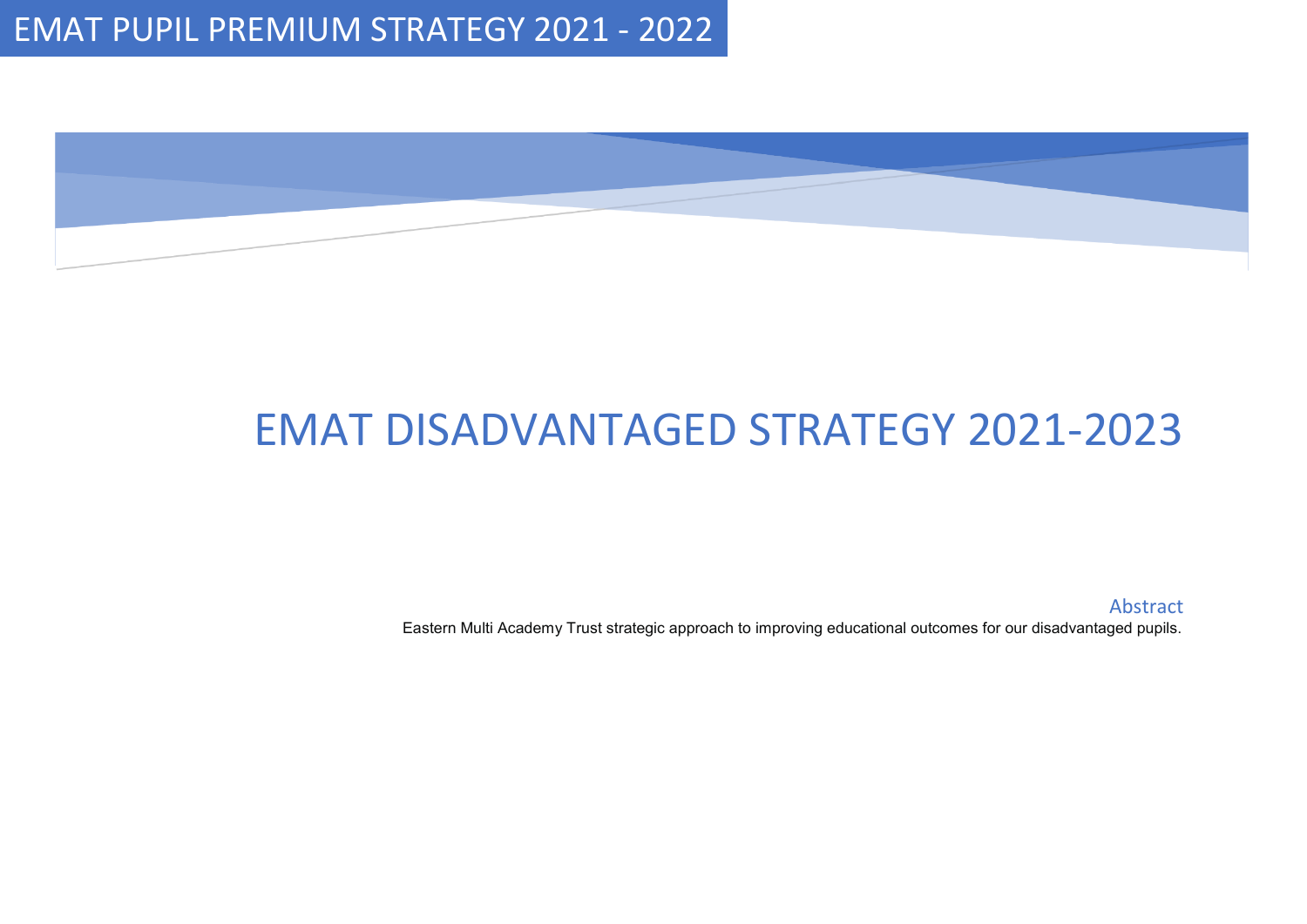#### Who is it for?

The strategy is for everyone involved with pupils in receipt of Pupil Premium\* funding in our academies, including principals, governors, SENCos, teachers and support staff.

Through the strategy we will ensure the progress of all pupils, including those who are disadvantaged, through effective high quality first teaching and a Trust wide Pupil Premium strategy. We will build a strong infrastructure to improve support for pupils receiving Pupil Premium.

\*Including double disadvantaged pupils, those who also have SEND

### What is EMAT's vision for children and young people receiving Pupil Premium funding?

Our vision for all young people attending a Trust academy is for them to achieve well, be happy and safe. Our core belief is that all pupils have a right to an ambitious and knowledge-rich curriculum – 'the best that has been thought and said.' This vision applies equally to all pupils including those who are disadvantaged. We have a responsibility to ensure that all pupils are provided with the education, experiences and skills to lead full and meaningful lives, without constraint or cap to their ambition. We seek to be an acknowledged local beacon of excellence in provision for all of our pupils. We aim to be the provider of choice for parents and families.

#### In order to achieve this vision, we will:

- Ensure that Quality Teaching is at the heart of our academies.
- Continually seek to invest in staff, resources and expertise to improve our offer.
- Be outward looking, working in close partnership with local agencies and other providers.
- Ensure our curriculum is inclusive and accessible, whilst still maintaining high expectations.
- Match the need for strong classroom climate with an understanding and appreciation of how to best support disadvantaged pupils.
- Seek out and respond to feedback from all key stakeholders (parents, pupils, staff, local community).
- Carry out an annual review of the Pupil Premium strategy for each academy
- Use the tools identified in the EEF guidance document "Using your pupil premium funding effectively; Steps for developing an effective pupil premium strategy" to ensure best practice rooted in research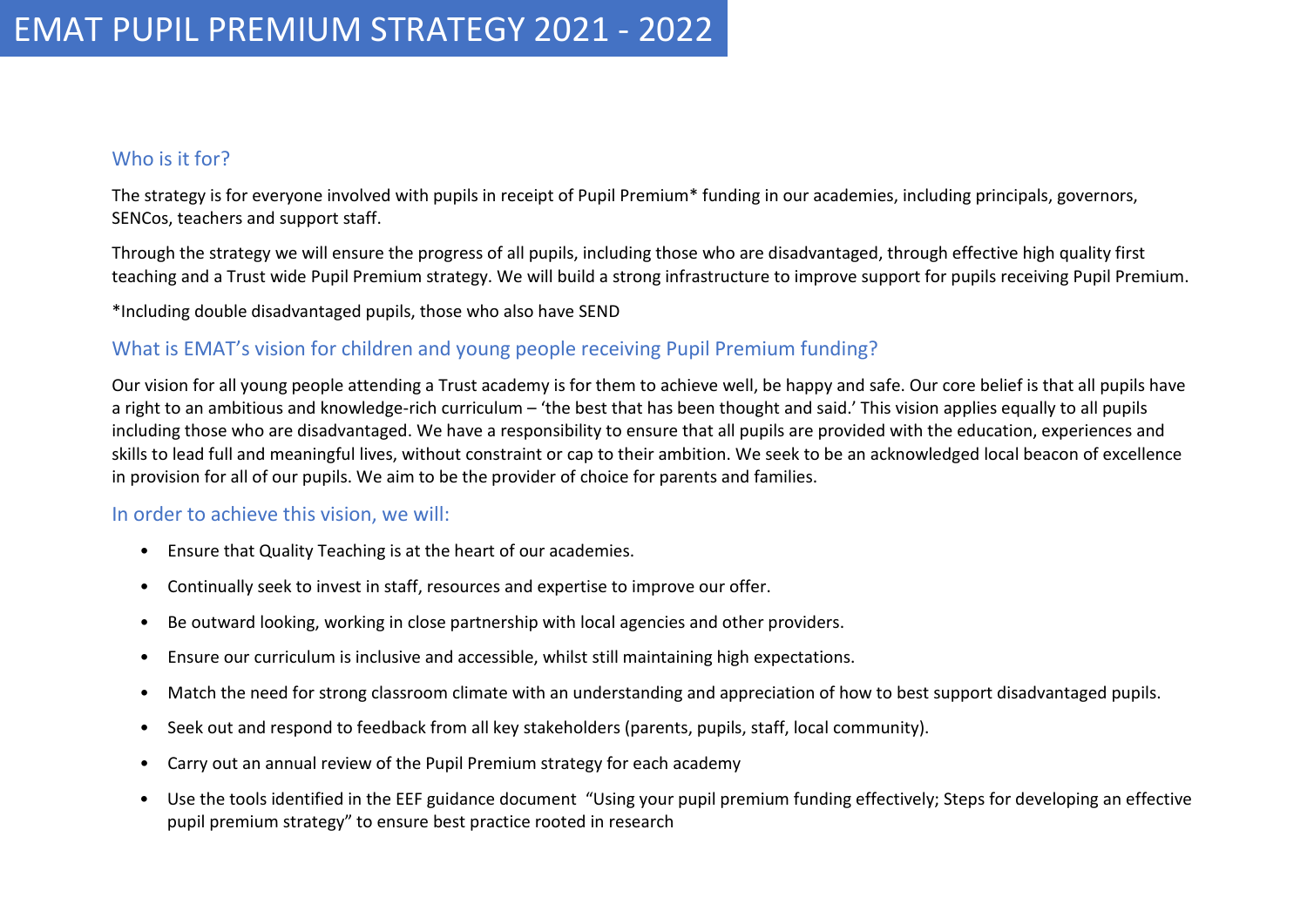## EMAT PUPIL PREMIUM STRATEGY 2021 - 2022

<https://educationendowmentfoundation.org.uk/guidance-for-teachers/using-pupil-premium>

#### In doing this we will:

- Never give up on any young person and go above and beyond to find ways to support them to be the best they can be and
- Embody the mantra that every teacher is responsible for the pupils they teach who are disadvantaged
- Use 'warm-strict' and 'flexible consistency' as our watchwords when supporting all pupils including those who are disadvantaged
- Be champions for the right of all pupils to access a full and meaningful curriculum
- Enable disadvantaged pupils to develop the knowledge and skills to support a positive Post 16 destination
- Have an excellent working knowledge of the disadvantaged pupils in their teaching groups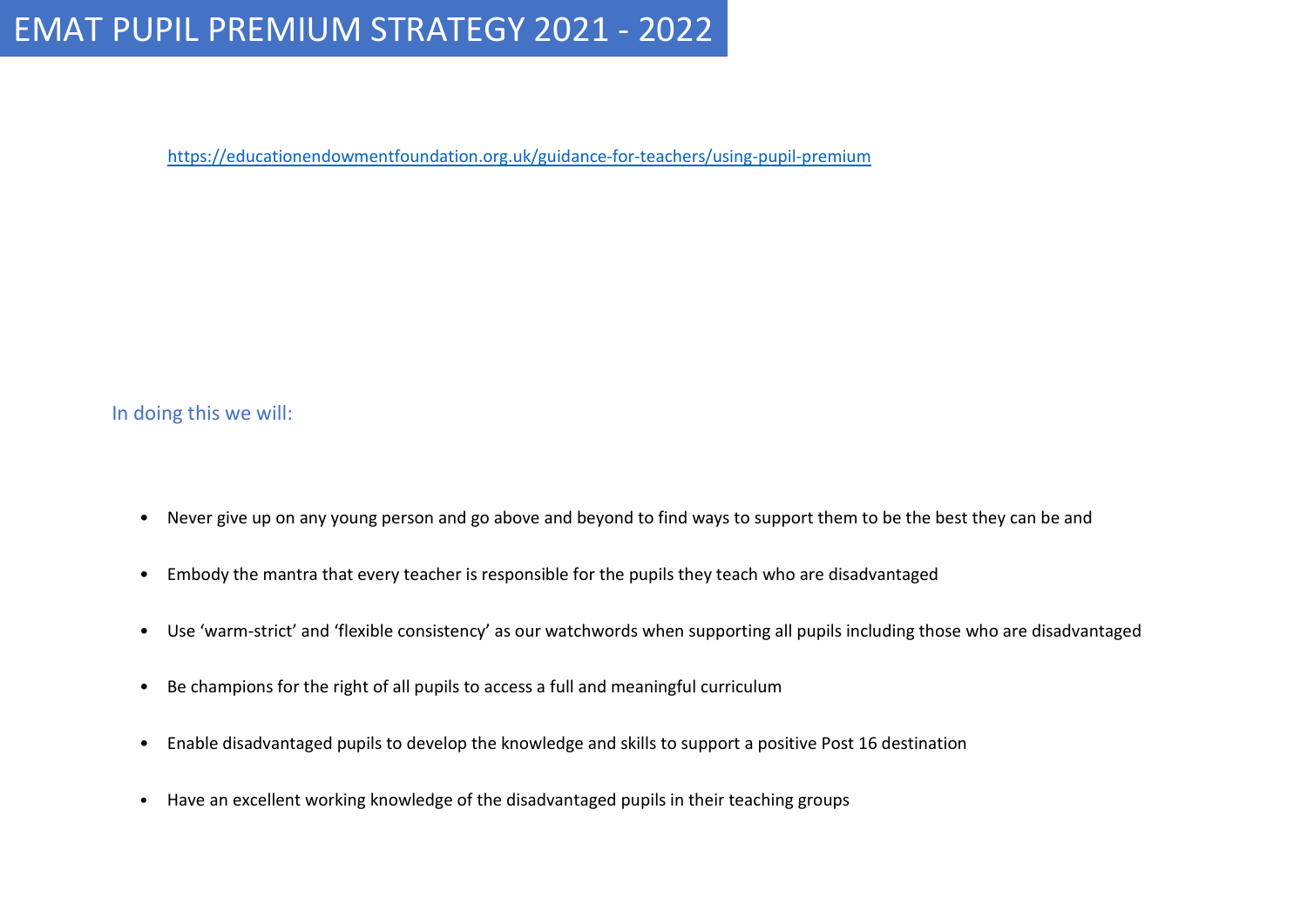#### How are people going to work together?

- Listen to the views of children and young people and their families
- Respect the views of children and young people and their families, and work together in a solution orientated way to remove barriers
- Work in ways that build trust with all partners
- Value individuality and celebrate diversity
- Have high expectations for all children and young people
- Identify needs and provide effective support in a timely way